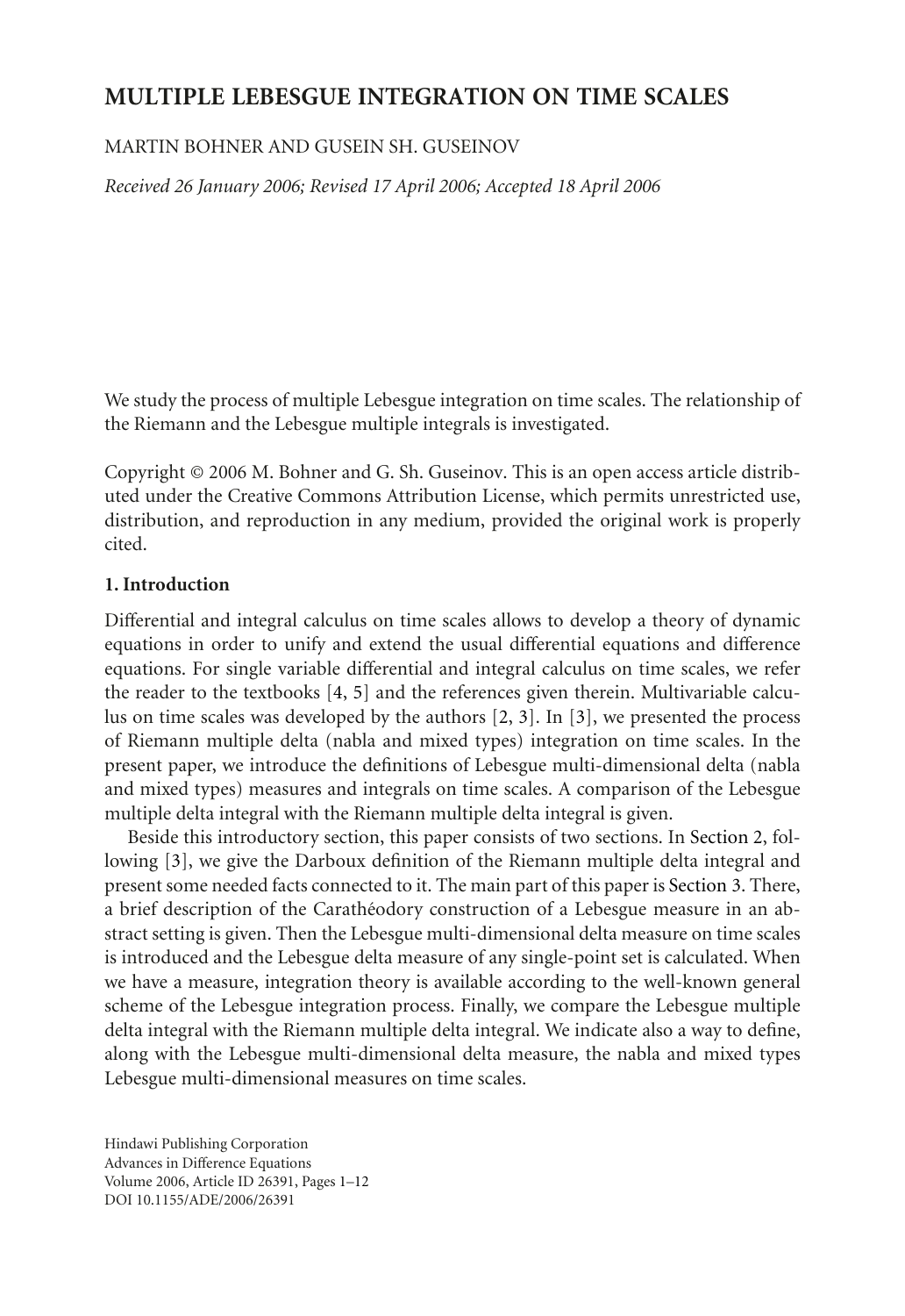## <span id="page-1-0"></span>**2. Multiple Riemann integration**

In this section, following [\[3\]](#page-11-3), we give the definition of the multiple Riemann integral on time scales over arbitrary bounded regions as we will compare in the next section the Riemann integral with the Lebesgue integral introduced therein. For convenience, we present the exposition for functions of two independent variables.

Let  $\mathbb{T}_1$  and  $\mathbb{T}_2$  be two time scales. For  $i = 1, 2$ , let  $\sigma_i$ ,  $\rho_i$ , and  $\Delta_i$  denote the forward jump operator, the backward jump operator, and the delta differentiation operator, respectively, on  $\mathbb{T}_i$ . Suppose  $a < b$  are points in  $\mathbb{T}_1$ ,  $c < d$  are points in  $\mathbb{T}_2$ ,  $[a, b)$  is the halfclosed bounded interval in  $\mathbb{T}_1$ , and  $[c,d)$  is the half-closed bounded interval in  $\mathbb{T}_2$ . Let us introduce a "rectangle" (or "delta rectangle") in  $T_1 \times T_2$  by

<span id="page-1-1"></span>
$$
R = [a,b) \times [c,d] = \{(t,s) : t \in [a,b), s \in [c,d] \}.
$$
 (2.1)

First we define Riemann integrals over rectangles of the type given in [\(2.1\)](#page-1-1). Let

$$
\{t_0, t_1, \dots, t_n\} \subset [a, b], \quad \text{where } a = t_0 < t_1 < \dots < t_n = b,
$$
\n
$$
\{s_0, s_1, \dots, s_k\} \subset [c, d], \quad \text{where } c = s_0 < s_1 < \dots < s_k = d.
$$
\n
$$
(2.2)
$$

The numbers *n* and *k* may be arbitrary positive integers. We call the collection of intervals

$$
P_1 = \{ [t_{i-1}, t_i) : 1 \le i \le n \}
$$
\n(2.3)

a Δ-*partition* (or *delta partition*) of [*a*,*b*) and denote the set of all Δ-partitions of [*a*,*b*) by  $\mathcal{P}([a,b))$ . Similarly, the collection of intervals

<span id="page-1-2"></span>
$$
P_2 = \{ [s_{j-1}, s_j) : 1 \le j \le k \}
$$
\n(2.4)

is called a  $\Delta$ -partition of [*c*,*d*) and the set of all  $\Delta$ -partitions of [*c*,*d*) is denoted by  $\mathcal{P}([c,d))$ . Let us set

$$
R_{ij} = [t_{i-1}, t_i) \times [s_{j-1}, s_j), \quad \text{where } 1 \le i \le n, \ 1 \le j \le k. \tag{2.5}
$$

We call the collection

<span id="page-1-3"></span>
$$
P = \{R_{ij} : 1 \le i \le n, 1 \le j \le k\}
$$
\n(2.6)

a  $\Delta$ -partition of *R*, generated by the  $\Delta$ -partitions  $P_1$  and  $P_2$  of [a, b) and [c,d), respectively, and write  $P = P_1 \times P_2$ . The rectangles  $R_{ij}$ ,  $1 \le i \le n$ ,  $1 \le j \le k$ , are called the subrectangles of the partition *P*. The set of all  $\Delta$ -partitions of *R* is denoted by  $\mathcal{P}(R)$ .

Let  $f : R \to \mathbb{R}$  be a bounded function. We set

$$
M = \sup \{ f(t,s) : (t,s) \in R \}, \qquad m = \inf \{ f(t,s) : (t,s) \in R \}
$$
 (2.7)

and for  $1 \le i \le n$ ,  $1 \le j \le k$ ,

$$
M_{ij} = \sup \{ f(t,s) : (t,s) \in R_{ij} \}, \qquad m_{ij} = \inf \{ f(t,s) : (t,s) \in R_{ij} \}.
$$
 (2.8)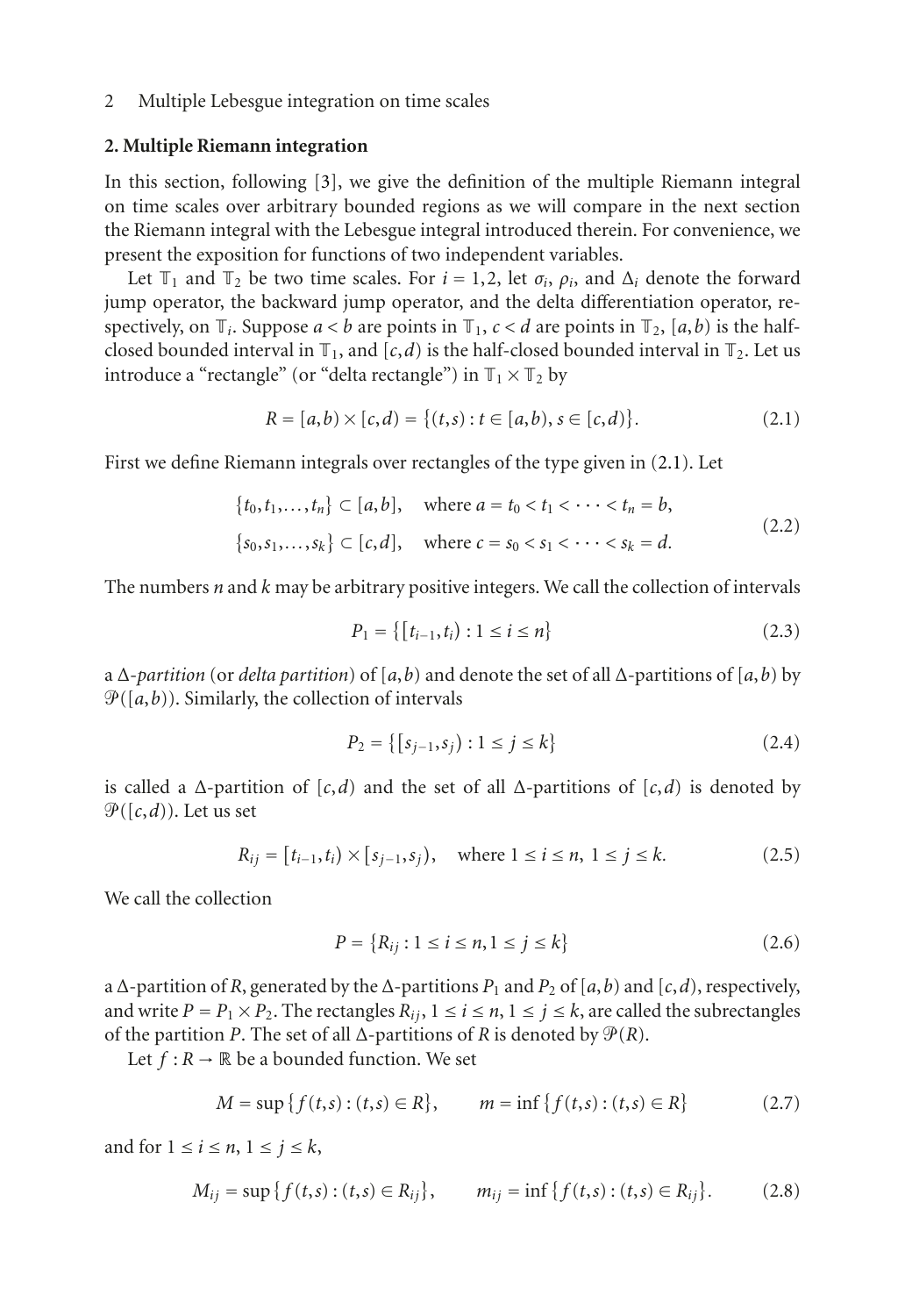The *upper Darboux* Δ*-sum U*(*f* ,*P*) and the *lower Darboux* Δ*-sum L*(*f* ,*P*) of *f* with respect to *P* are defined by

$$
U(f, P) = \sum_{i=1}^{n} \sum_{j=1}^{k} M_{ij} (t_i - t_{i-1}) (s_j - s_{j-1}),
$$
  
\n
$$
L(f, P) = \sum_{i=1}^{n} \sum_{j=1}^{k} m_{ij} (t_i - t_{i-1}) (s_j - s_{j-1}).
$$
\n(2.9)

Note that

$$
U(f, P) \le \sum_{i=1}^{n} \sum_{j=1}^{k} M(t_i - t_{i-1})(s_j - s_{j-1}) = M(b-a)(d-c)
$$
 (2.10)

and likewise  $L(f, P) \geq m(b − a)(d − c)$  so that

<span id="page-2-0"></span>
$$
m(b-a)(d-c) \le L(f, P) \le U(f, P) \le M(b-a)(d-c). \tag{2.11}
$$

The *upper Darboux* Δ*-integral U*(*f* ) of *f* over *R* and the *lower Darboux* Δ*-integral L*(*f* ) of *f* over *R* are defined by

$$
U(f) = \inf \{ U(f, P) : P \in \mathcal{P}(R) \}, \qquad L(f) = \sup \{ L(f, P) : P \in \mathcal{P}(R) \}. \tag{2.12}
$$

<span id="page-2-2"></span>In view of [\(2.11\)](#page-2-0),  $U(f)$  and  $L(f)$  are finite real numbers. It can be shown that  $L(f) \leq$ *U*(*f* ).

*Definition 2.1.* The function *f* is called Δ-*integrable* (or *delta integrable*) over *R* provided  $L(f) = U(f)$ . In this case,  $\iint_R f(t,s) \Delta_1 t \Delta_2 s$  is used to denote this common value. This integral is called the *Riemann* Δ*-integral*.

We need the following auxiliary result. The proof can be found in [\[5](#page-11-1), Lemma 5.7].

<span id="page-2-1"></span>LEMMA 2.2. *For every*  $\delta > 0$  *there exists at least one partition*  $P_1 \in \mathcal{P}([a,b))$  generated by a *set*

$$
\{t_0, t_1, \ldots, t_n\} \subset [a, b], \quad \text{where } a = t_0 < t_1 < \cdots < t_n = b,\tag{2.13}
$$

*such that for each*  $i \in \{1, 2, \ldots, n\}$  *either* 

$$
t_i - t_{i-1} \le \delta \tag{2.14}
$$

*or*

$$
t_i - t_{i-1} > \delta, \qquad \rho_1(t_i) = t_{i-1}.
$$
 (2.15)

*Definition 2.3.* The set of all  $P_1 \in \mathcal{P}([a, b))$  that possess the property indicated in [Lemma](#page-2-1) [2.2](#page-2-1) is denoted by  $\mathcal{P}_{\delta}([a, b))$ . Similarly,  $\mathcal{P}_{\delta}([c, d))$  is defined. Further, the set of all  $P \in \mathcal{P}(R)$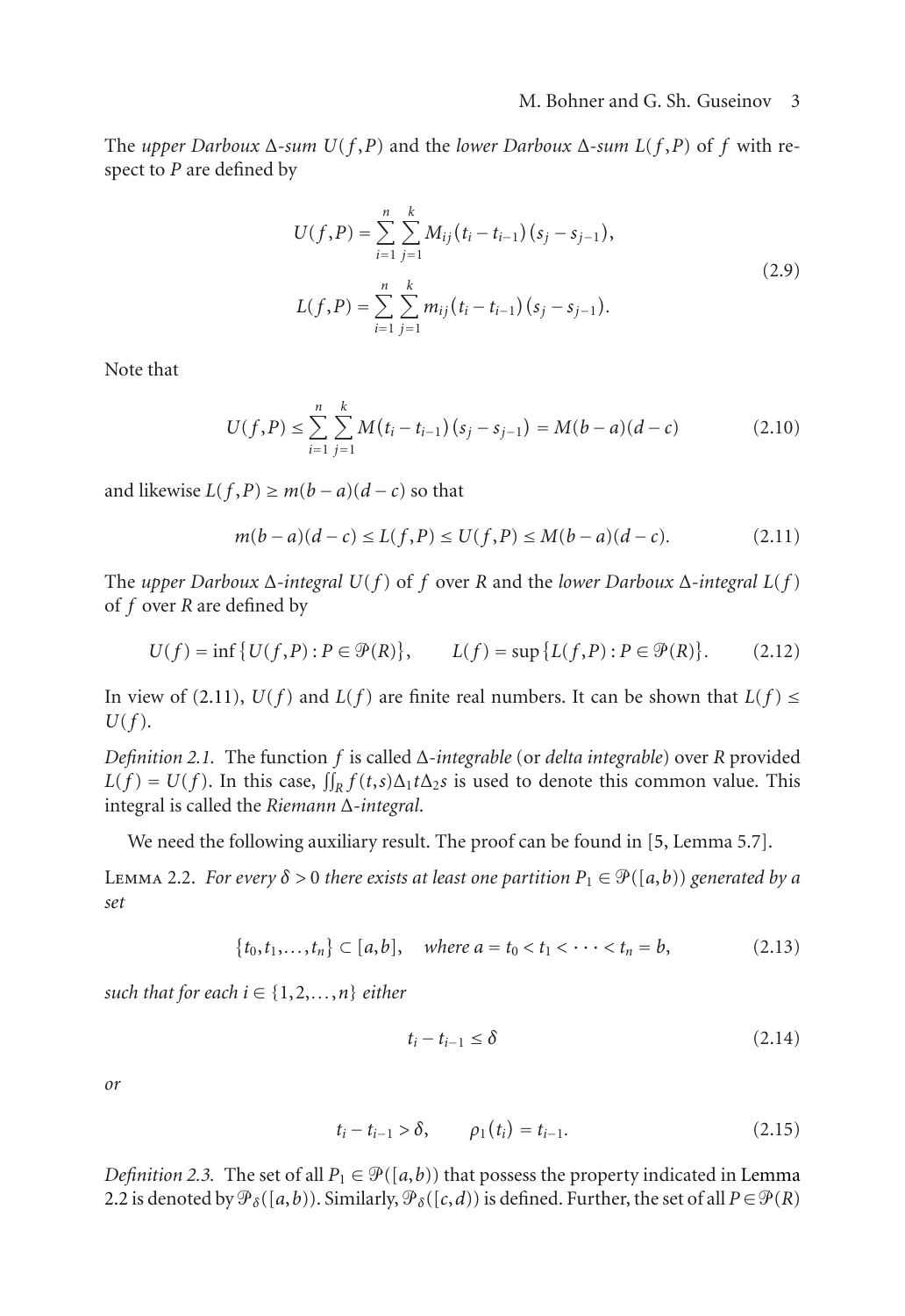such that

$$
P = P_1 \times P_2, \quad \text{where } P_1 \in \mathcal{P}_\delta([a, b)), \ P_2 \in \mathcal{P}_\delta([c, d)) \tag{2.16}
$$

is denoted by  $\mathcal{P}_{\delta}(R)$ .

<span id="page-3-0"></span>The following is a Cauchy criterion for Riemann delta integrability (see [\[3](#page-11-3), Theorem 2.11]).

Theorem 2.4. *A bounded function f on R is* Δ*-integrable if and only if for each ε >* 0 *there exists δ >* 0 *such that*

$$
P \in \mathcal{P}_{\delta}(R) \text{ implies } U(f, P) - L(f, P) < \varepsilon. \tag{2.17}
$$

<span id="page-3-2"></span>*Remark 2.5.* In the two-variable time scales case, four types of integrals can be defined:

- (i)  $\Delta\Delta$ -integral over  $[a,b) \times [c,d)$ , which is introduced by using partitions consisting of subrectangles of the form  $[\alpha, \beta] \times [\gamma, \delta);$
- (ii)  $\nabla \nabla$ -integral over  $(a,b] \times (c,d]$ , which is defined by using partitions consisting of subrectangles of the form  $(\alpha, \beta] \times (\gamma, \delta)$ ;
- (iii)  $\Delta \nabla$ -integral over [a, b) × (c, d], which is defined by using partitions consisting of subrectangles of the form  $[\alpha, \beta) \times (\gamma, \delta]$ ;
- (iv)  $\nabla\Delta$ -integral over  $(a,b] \times [c,d)$ , which is defined by using partitions consisting of subrectangles of the form  $(\alpha, \beta] \times [\gamma, \delta)$ .

For brevity the first integral we call simply a  $\Delta$ -integral, and in this paper we are dealing mainly with such Δ-integrals.

For  $i = 1, 2$  let us introduce the set  $\mathbb{T}_i^0$  which is obtained from  $\mathbb{T}_i$  by removing a possible finite maximal point of  $\mathbb{T}_i$ , that is, if  $\mathbb{T}_i$  has a finite maximum  $t^*$ , then  $\mathbb{T}_i^0 = \mathbb{T}_i \setminus \{t^*\},$ otherwise  $\mathbb{T}_i^0 = \mathbb{T}_i$ . Briefly we will write  $\mathbb{T}_i^0 = \mathbb{T}_i \setminus \{\max \mathbb{T}_i\}$ . Evidently, for every point  $t \in$  $\mathbb{T}_i^0$  there exists an interval of the form  $[α, β) ⊂ \mathbb{T}_i$  (with  $α, β ∈ \mathbb{T}_i$  and  $α < β$ ) that contains the point *t*.

<span id="page-3-1"></span>*Definition 2.6.* Let  $E \subset \mathbb{T}_1^0 \times \mathbb{T}_2^0$  be a bounded set and let  $f$  be a bounded function defined on the set *E*. Let  $R = [a,b) \times [c,d) \subset \mathbb{T}_1 \times \mathbb{T}_2$  be a rectangle containing *E* (obviously such a rectangle *R* exists) and define *F* on *R* as follows:

$$
F(t,s) = \begin{cases} f(t,s) & \text{if } (t,s) \in E, \\ 0 & \text{if } (t,s) \in R \setminus E. \end{cases}
$$
 (2.18)

Then *f* is said to be *Riemann* Δ*-integrable* over *E* if *F* is Riemann Δ-integrable over *R* in the sense of [Definition 2.1,](#page-2-2) and

$$
\iint_E f(t,s)\Delta_1 t \Delta_2 s = \iint_R F(t,s)\Delta_1 t \Delta_2 s. \tag{2.19}
$$

If *E* is an arbitrary bounded subset of  $\mathbb{T}_1^0 \times \mathbb{T}_2^0$ , then even constant functions need not be Riemann Δ-integrable over *E*. In connection with this we introduce the so-called *Jordan*  $\Delta$ *-measurable* subsets of  $\mathbb{T}_1^0 \times \mathbb{T}_2^0$ . The definition makes use of the  $\Delta$ *-boundary* of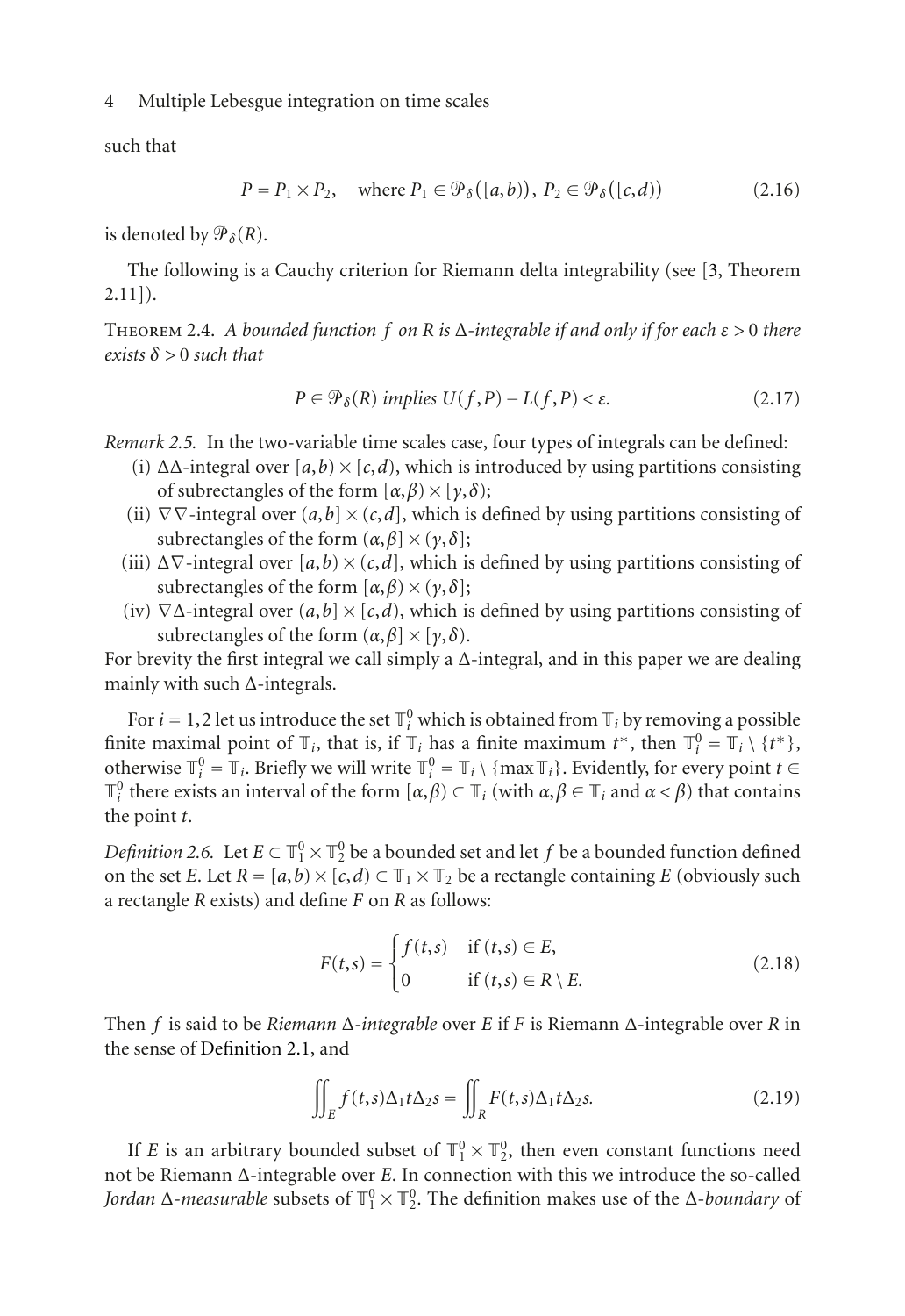a set  $E \subset \mathbb{T}_1 \times \mathbb{T}_2$ . First, we recall the definition of the usual boundary of a set as given in [\[3](#page-11-3)].

*Definition 2.7.* Let  $E \subset \mathbb{T}_1 \times \mathbb{T}_2$ . A point  $x = (t, s) \in \mathbb{T}_1 \times \mathbb{T}_2$  is called a *boundary point* of *E* if every open (two-dimensional) ball  $B(x; r) = \{y \in \mathbb{T}_1 \times \mathbb{T}_2 : d(x, y) < r\}$  of radius *r* and center *x* contains at least one point of *E* and at least one point of  $(\mathbb{T}_1 \times \mathbb{T}_2) \setminus E$ , where *d* is the usual Euclidean distance. The set of all boundary points of *E* is called the *boundary* of *E* and is denoted by *∂E*.

*Definition 2.8.* Let  $E \subset \mathbb{T}_1 \times \mathbb{T}_2$ . A point  $x = (t, s) \in \mathbb{T}_1 \times \mathbb{T}_2$  is called a  $\Delta$ -*boundary point* of *E* if  $x \in \mathbb{T}_1^0 \times \mathbb{T}_2^0$  and every rectangle of the form  $[t, t') \times [s, s') \subset \mathbb{T}_1 \times \mathbb{T}_2$  with  $t' \in$  $\mathbb{T}_1$ ,  $t' > t$ , and  $s' \in \mathbb{T}_2$ ,  $s' > s$ , contains at least one point of *E* and at least one point of  $(T_1 \times T_2) \setminus E$ . The set of all  $\Delta$ -boundary points of *E* is called the  $\Delta$ -*boundary* of *E*, and it is denoted by  $\partial_{\Lambda}E$ .

*Definition 2.9.* A point  $(t^0, s^0) \in \mathbb{T}_1^0 \times \mathbb{T}_2^0$  is called  $\Delta$ -*dense* if every rectangle of the form  $V = [t^0, t] \times [s^0, s] \subset \mathbb{T}_1 \times \mathbb{T}_2$  with  $t \in \mathbb{T}_1$ ,  $t > t^0$ , and  $s \in \mathbb{T}_2$ ,  $s > s^0$ , contains at least one point of  $\mathbb{T}_1 \times \mathbb{T}_2$  distinct from  $(t^0, s^0)$ . Otherwise the point  $(t^0, s^0)$  is called  $\Delta$ -*scattered*.

Note that in the single variable case Δ-dense points are precisely the right-dense points, and  $\Delta$ -scattered points are precisely the right-scattered points. Also, a point  $(t^0, s^0) \in \mathbb{T}_1^0 \times$  $\mathbb{T}_2^0$  is Δ-dense if and only if at least one of *t*<sup>0</sup> and *s*<sup>0</sup> is right dense in  $\mathbb{T}_1$  and  $\mathbb{T}_2$ , respectively.

Obviously, each Δ-boundary point of *E* is a boundary point of *E*, but the converse is not necessarily true. Also, each  $\Delta$ -boundary point of *E* must belong to  $\mathbb{T}_1^0 \times \mathbb{T}_2^0$  and must be a  $\Delta$ -dense point in  $\mathbb{T}_1 \times \mathbb{T}_2$ .

*Example 2.10.* We consider the following examples.

- (i) For arbitrary time scales  $\mathbb{T}_1$  and  $\mathbb{T}_2$ , the rectangle of the form  $E = [a, b) \times [c, d) \subset$  $\mathbb{T}_1 \times \mathbb{T}_2$ , where  $a, b \in \mathbb{T}_1$ ,  $a < b$ , and  $c, d \in \mathbb{T}_2$ ,  $c < d$ , has no  $\Delta$ -boundary point, that is,  $\partial_{\Lambda}E = \emptyset$ .
- (ii) If  $\mathbb{T}_1 = \mathbb{T}_2 = \mathbb{Z}$ , then any set  $E \subset \mathbb{Z} \times \mathbb{Z}$  has no boundary as well as no  $\Delta$ -boundary points.
- (iii) Let  $\mathbb{T}_1 = \mathbb{T}_2 = \mathbb{R}$  and  $a, b, c, d \in \mathbb{R}$  with  $a < b$  and  $c < d$ . Let us set

$$
E_1 = [a, b) \times [c, d), \qquad E_2 = (a, b) \times (c, d], \qquad E_3 = [a, b] \times [c, d]. \tag{2.20}
$$

Then all three rectangles  $E_1, E_2$ , and  $E_3$  have the boundary consisting of the union of all four sides of the rectangle. Moreover,  $\partial_{\Delta}E_1$  is empty,  $\partial_{\Delta}E_2$  consists of the union of all four sides of the rectangle  $E_2$ , and  $\partial_{\Lambda} E_3$  consists of the union of the right and upper sides of *E*3.

- (iv) Let  $\mathbb{T}_1 = \mathbb{T}_2 = [0,1] \cup \{2\}$ , where [0,1] is the real number interval, and let  $E =$ [0,1) <sup>×</sup> [0,1). Then the boundary *∂E* of *<sup>E</sup>* consists of the union of the right and upper sides of the rectangle *E* whereas  $\partial_{\Delta}E = \emptyset$ .
- (v) Let  $\mathbb{T}_1 = \mathbb{T}_2 = [0,1] \cup \{(n+1)/n : n \in \mathbb{N}\}\,$ , where [0,1] is the real number interval, and let  $E = [0,1] \times [0,1]$ . Then the boundary  $\partial E$  as well as the  $\Delta$ -boundary *∂*Δ*E* of *E* coincides with the union of the right and upper sides of *E*.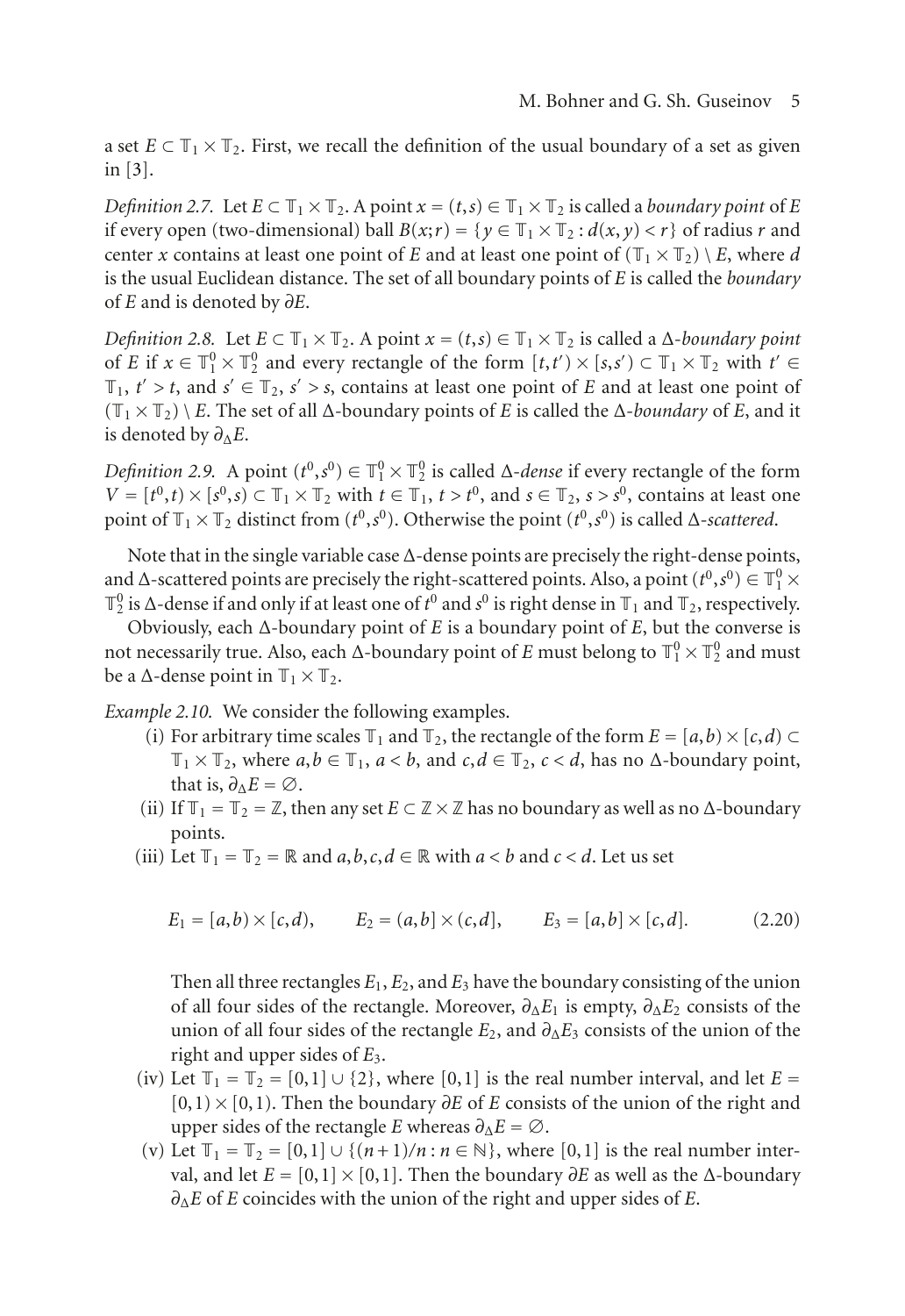*Definition 2.11.* Let  $E \subset \mathbb{T}_1^0 \times \mathbb{T}_2^0$  be a bounded set and let  $\partial_{\Delta}E$  be its  $\Delta$ -boundary. Let  $R =$  $[a,b) \times [c,d)$  be a rectangle in  $\mathbb{T}_1 \times \mathbb{T}_2$  such that  $E \cup \partial_{\Delta} E \subset R$ . Further, let  $\mathcal{P}(R)$  denote the set of all  $\Delta$ -partitions of *R* of type [\(2.5\)](#page-1-2) and [\(2.6\)](#page-1-3). For every  $P \in \mathcal{P}(R)$  define  $J_*(E, P)$ to be the sum of the areas (for a rectangle  $V = [\alpha, \beta) \times [\gamma, \delta] \subset \mathbb{T}_1 \times \mathbb{T}_2$ , its "area" is the number  $m(V) = (\beta - \alpha)(\delta - \gamma)$  of those subrectangles of *P* which are entirely contained in *E*, and let  $J^*(E, P)$  be the sum of the areas of those subrectangles of *P* each of which contains at least one point of  $E \cup \partial_{\Delta} E$ . The numbers

$$
J_*(E) = \sup \{ J_*(E, P) : P \in \mathcal{P}(R) \}, \qquad J^*(E) = \inf \{ J^*(E, P) : P \in \mathcal{P}(R) \} \tag{2.21}
$$

are called the (two-dimensional) *inner* and *outer Jordan* Δ*-measure* of *E*, respectively. The set *E* is said to be *Jordan*  $\Delta$ *-measurable* if  $J_*(E) = J^*(E)$ , in which case this common value is called the *Jordan* Δ*-measure* of *E*, denoted by *J*(*E*). The empty set is assumed to have Jordan Δ-measure zero.

It is easy to verify that  $0 \leq J_*(E) \leq J^*(E)$  always and that

$$
J^*(E) - J_*(E) = J^*(\partial_{\Delta} E). \tag{2.22}
$$

Hence *E* is Jordan Δ-measurable if and only if its Δ-boundary *∂*Δ*E* has Jordan Δ-measure zero.

Note that every rectangle  $R = [a, b) \times [c, d] \subset \mathbb{T}_1 \times \mathbb{T}_2$ , where  $a, b \in \mathbb{T}_1$ ,  $a < b$ , and  $c, d \in \mathbb{T}_2$ ,  $c < d$ , is Jordan  $\Delta$ -measurable with Jordan  $\Delta$ -measure  $J(R) = (b - a)(d - c)$ . Indeed, it is easily seen that the Δ-boundary of *R* is empty, and therefore it has Jordan Δ-measure zero.

For each point  $x = (t,s) \in \mathbb{T}_1^0 \times \mathbb{T}_2^0$ , the single point set  $\{x\}$  is Jordan  $\Delta$ -measurable, and its Jordan measure is given by

<span id="page-5-0"></span>
$$
J(\{x\}) = (\sigma_1(t) - t)(\sigma_2(s) - s) = \mu_1(t)\mu_2(s).
$$
 (2.23)

<span id="page-5-1"></span>*Example 2.12.* Let  $\mathbb{T}_1 = \mathbb{T}_2 = \mathbb{R}$  (or  $\mathbb{T}_1 = \mathbb{Z}$  and  $\mathbb{T}_2 = \mathbb{R}$ ), let  $a < b$  be rational numbers in  $\mathbb{T}_1$ , and let *c* < *d* be rational numbers in  $\mathbb{T}_2$ . Further, let [*a*,*b*] be the interval in  $\mathbb{T}_1$ , let  $[c,d]$  be the interval in  $\mathbb{T}_2$ , and let *E* be the set of all points of  $[a,b] \times [c,d]$  with rational coordinates. Then *E* is not Jordan Δ-measurable. The inner Jordan Δ-measure of *E* is 0 (there is no nonempty Δ-rectangle entirely contained in *E*), while the outer Jordan Δmeasure of *E* is equal to  $(\sigma_1(b) - a)(d - c)$ . The  $\Delta$ -boundary of *E* coincides with *E* itself.

If  $E \subset \mathbb{T}_1^0 \times \mathbb{T}_2^0$  is any bounded Jordan  $\Delta$ -measurable set, then the integral  $\iint_E 1 \Delta_1 t \Delta_2 s$ exists, and we have

$$
\iint_{E} 1\Delta_1 t \Delta_2 s = J(E). \tag{2.24}
$$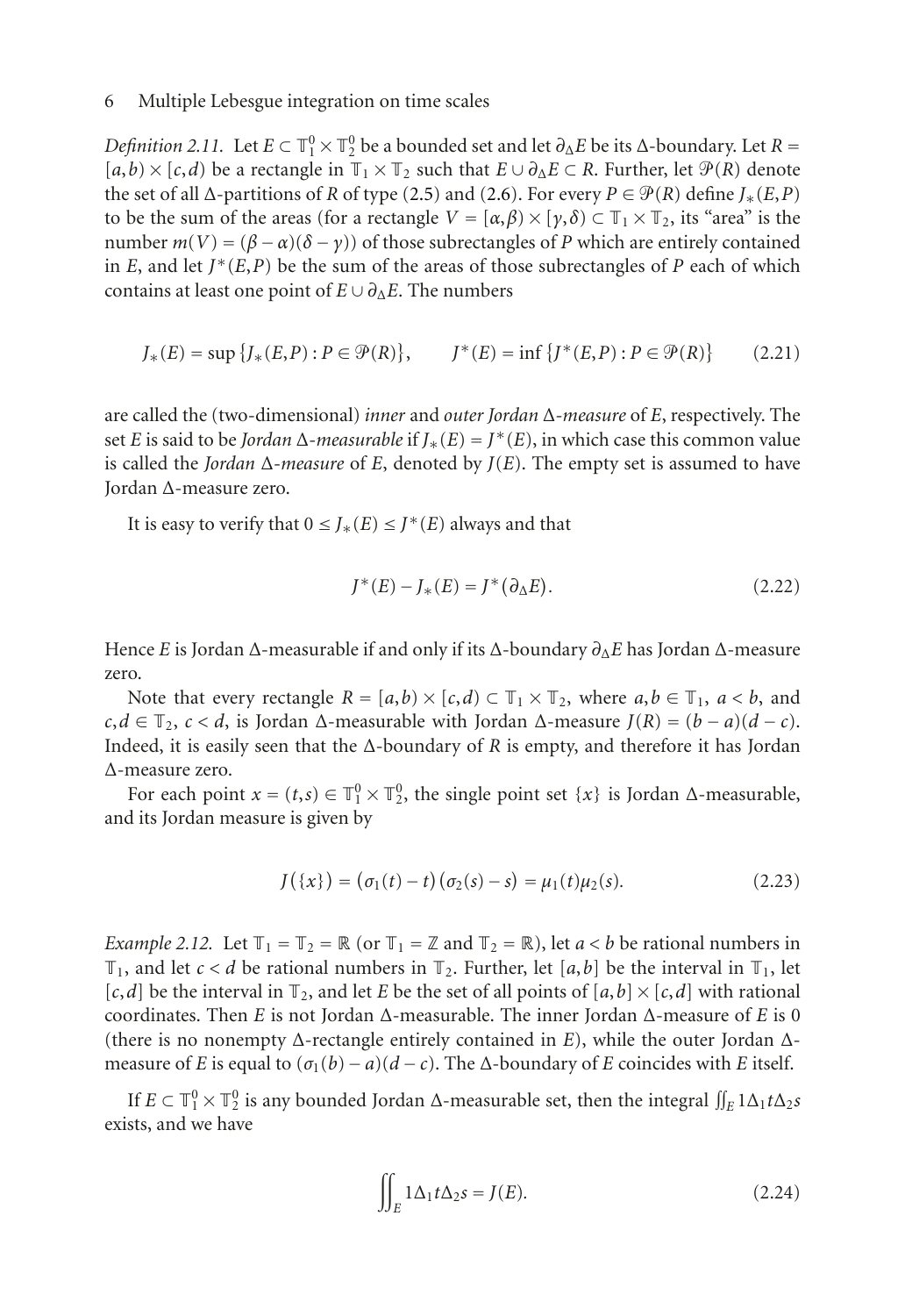In the case  $\mathbb{T}_1 = \mathbb{T}_2 = \mathbb{Z}$ , for any bounded set  $E \subset \mathbb{Z} \times \mathbb{Z}$  we have  $\partial_{\Lambda} E = 0$ , and therefore *E* is Jordan  $\Delta$ -measurable. In this case, for any function  $f : E \to \mathbb{R}$ , we have

$$
\iint_{E} f(t,s)\Delta_1 t \Delta_2 s = \sum_{(t,s)\in E} f(t,s),\tag{2.25}
$$

and the Jordan Δ-measure of *E* coincides with the number of points of *E*.

*Remark 2.13.* Suppose that  $\mathbb{T}_1$  has a finite maximum  $\tau_0^{(1)}$ . Since by definition  $\sigma_1(\tau_0^{(1)})$  =  $\tau_0^{(1)}$ , it is reasonable in view of [\(2.23\)](#page-5-0) to assume that  $J(\{x\}) = 0$  for any point *x* of the form  $x = (\tau_0^{(1)}, s)$ , where  $s \in \mathbb{T}_2$ . Also, if  $\mathbb{T}_2$  has a finite maximum  $\tau_0^{(2)}$ , then we can assume that  $J({y}) = 0$  for any point *y* of the form  $y = (t, \tau_0^{(2)})$ , where  $t \in \mathbb{T}_1$ .

### <span id="page-6-0"></span>**3. Multiple Lebesgue integration**

First, for the convenience of the reader, we briefly describe the Caratheodory construction of a Lebesgue measure in an abstract setting (see [\[1](#page-11-5), [6](#page-11-6)[–8](#page-11-7)]). Let *X* be an arbitrary set. A collection (family)  $\mathcal G$  of subsets of  $X$  is called a *semiring* if

- $(i) \oslash \in \mathcal{G};$
- (ii)  $A, B \in \mathcal{G}$ , then  $A \cap B \in \mathcal{G}$ ;
- (iii)  $A, B \in \mathcal{G}$  and  $B \subset A$ , then  $A \setminus B$  can be represented as a finite union

$$
A \setminus B = \bigcup_{k=1}^{n} C_k
$$
 (3.1)

of pairwise disjoint sets  $C_k \in \mathcal{G}$ .

A (set) function  $m : \mathcal{G} \to [0, \infty]$  whose domain is  $\mathcal{G}$  and whose values belong to the extended real half-line  $[0, \infty]$  is said to be a *measure* on  $\mathcal G$  if

- $(i)$   $m(\emptyset) = 0;$
- (ii) *m* is (finitely) additive in the sense that if  $A \in \mathcal{G}$  such that  $A = \bigcup_{i=1}^{n} A_i$ , where  $A_1, \ldots, A_n \in \mathcal{G}$  are pairwise disjoint, then

$$
m(A) = \sum_{i=1}^{n} m(A_i).
$$
 (3.2)

A measure *m* with domain of definition *S* is said to be *countably additive* (or  $\sigma$ -*additive*) if, for every sequence  $\{A_i\}$  of disjoint sets in  $\mathcal G$  whose union is also in  $\mathcal G$ , we have

$$
m\left(\bigcup_{i=1}^{\infty} A_i\right) = \sum_{i=1}^{\infty} m(A_i).
$$
 (3.3)

Let  $\mathcal{P}(X)$  be the collection of all subsets of *X*,  $\mathcal{G}$  a semiring of subsets of *X*, and  $m : \mathcal{G} \to$ [0,  $\infty$ ] a  $\sigma$ -additive measure of *S*. Define the set function

$$
m^* : \mathcal{P}(X) \longrightarrow [0, \infty]
$$
\n
$$
(3.4)
$$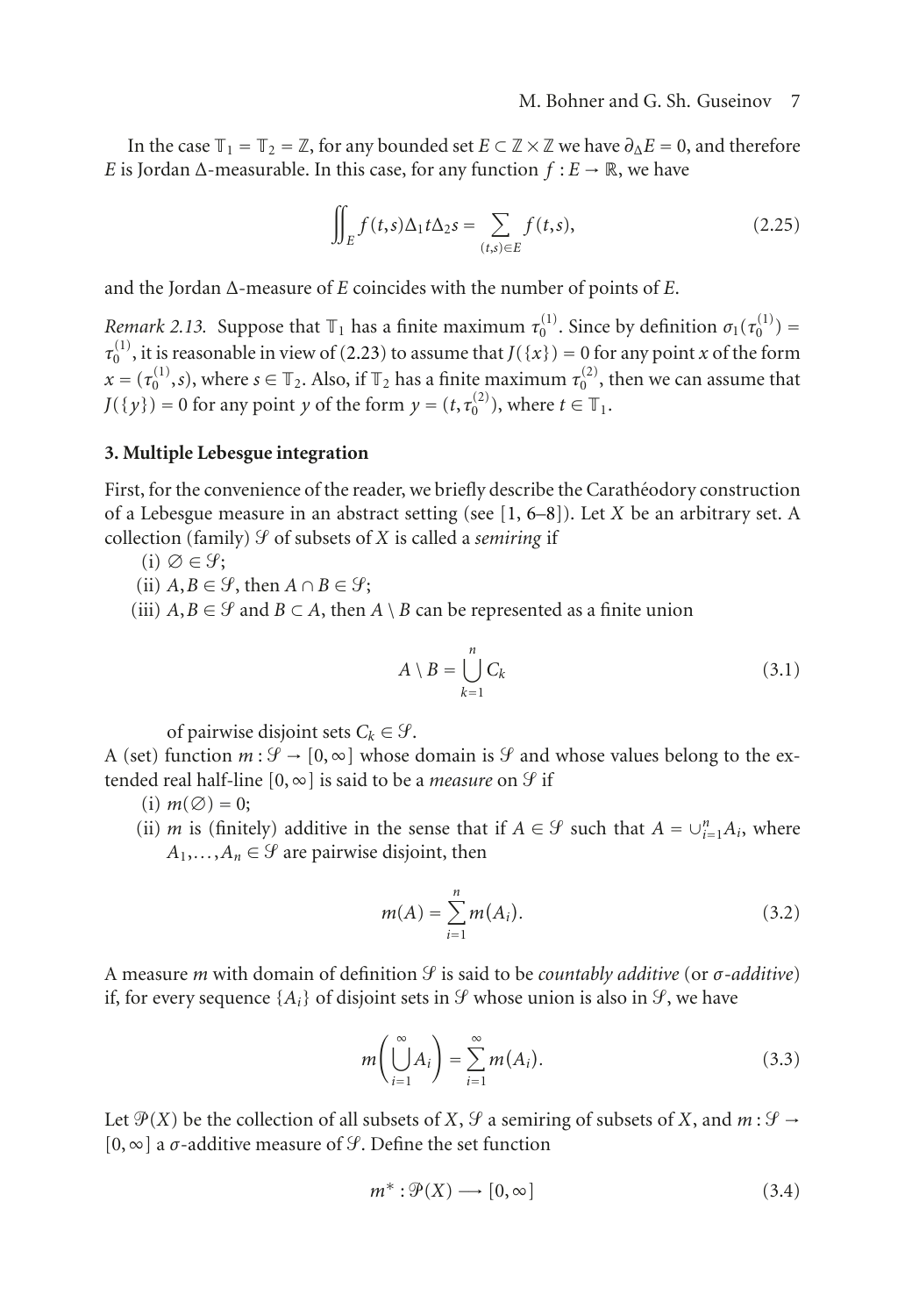as follows. Let *E* be any subset of *X*. If there exists at least one finite or countable system of sets  $V_i \in \mathcal{G}, i = 1, 2, \ldots$ , such that  $E \subset \cup_i V_i$ , then we put

$$
m^*(E) = \inf \sum_i m(V_i), \tag{3.5}
$$

where the infimum is taken over all coverings of *E* by a finite or countable system of sets  $V_i \in \mathcal{G}$ . If there is no such covering of *E*, then we put  $m^*(E) = \infty$ . The set function  $m^*$ defined above is called an *outer measure* on  $\mathcal{P}(X)$  (or on *X*) generated by the pair ( $\mathcal{P}, m$ ). The outer measure  $m^*$  is defined for each  $E \subset X$ , however, it cannot be taken as a measure on *X* because it is not additive in general. In order to guarantee the additivity of *m*<sup>∗</sup> we must restrict *m*<sup>∗</sup> to the collection of the so-called measurable subsets of *X*. A subset *A* of *X* is said to be *m*∗-*measurable* (or measurable with respect to *m*∗) if

$$
m^*(E) = m^*(E \cap A) + m^*(E \cap A^C), \quad E \subset X,
$$
\n(3.6)

where  $A^C = X \setminus A$  denotes the complement of the set A. A fundamental fact of measure theory is that (see [\[6,](#page-11-6) Theorem 1.3.4]) the family M(*m*∗) of all *m*∗-measurable subsets of *X* is a  $\sigma$ -algebra (i.e.,  $\mathbb{M}(m^*)$  contains *X* and is closed under the formation of countable unions and of complements) and the restriction of  $m^*$  to  $M(m^*)$ , which we denote by *μ*, is a σ-additive measure on  $\mathbb{M}(m^*)$ . We have  $\mathcal{G} \subset \mathbb{M}(m^*)$  and  $\mu(V) = m(V)$  for each  $V \in \mathcal{G}$ . The measure  $\mu$  is called the Carathéodory extension of the original measure m defined on the semiring  $\mathcal{F}$ . The measure  $\mu$  obtained in this way is also called the *Lebesgue measure* on *X* generated by the pair ( $\mathcal{F}, m$ ). Note that the main difference between the Jordan and Lebesgue-Carathéodory constructions of measure of a set is that the Jordan construction makes use only of finite coverings of the set by some "elementary" sets whereas the Lebesgue-Carathéodory construction together with the finite coverings admits countable coverings as well. Due to this fact the notion of the Lebesgue measure generalizes the notion of the Jordan measure.

Passing now on to time scales, let  $n \in \mathbb{N}$  be fixed. For each  $i \in \{1, ..., n\}$ , let  $\mathbb{T}_i$  denote a time scale and let  $\sigma_i$ ,  $\rho_i$ , and  $\Delta_i$  denote the forward jump operator, the backward jump operator, and the delta differentiation operator on  $\mathbb{T}_i$ , respectively. Let us set

$$
\Lambda^{n} = \mathbb{T}_{1} \times \cdots \times \mathbb{T}_{n} = \{ t = (t_{1}, \ldots, t_{n}) : t_{i} \in \mathbb{T}_{i}, 1 \leq i \leq n \}.
$$
 (3.7)

We call Λ*<sup>n</sup>* an *n*-*dimensional time scale*. The set Λ*<sup>n</sup>* is a complete metric space with the metric *d* defined by

<span id="page-7-0"></span>
$$
d(t,s) = \left(\sum_{i=1}^{n} |t_i - s_i|^2\right)^{1/2} \quad \text{for } t, s \in \Lambda^n. \tag{3.8}
$$

Denote by  $\mathcal F$  the collection of all rectangular parallelepipeds in  $\Lambda^n$  of the form

$$
V = [a_1, b_1) \times \cdots \times [a_n, b_n] = \{t = (t_1, \dots, t_n) \in \Lambda^n : a_i \le t_i < b_i, \ 1 \le i \le n\} \tag{3.9}
$$

with  $a = (a_1, \ldots, a_n)$ ,  $b = (b_1, \ldots, b_n) \in \Lambda^n$ , and  $a_i \leq b_i$  for all  $1 \leq i \leq n$ . If  $a_i = b_i$  for some values of *i*, then *V* is understood to be the empty set. We will call *V* also an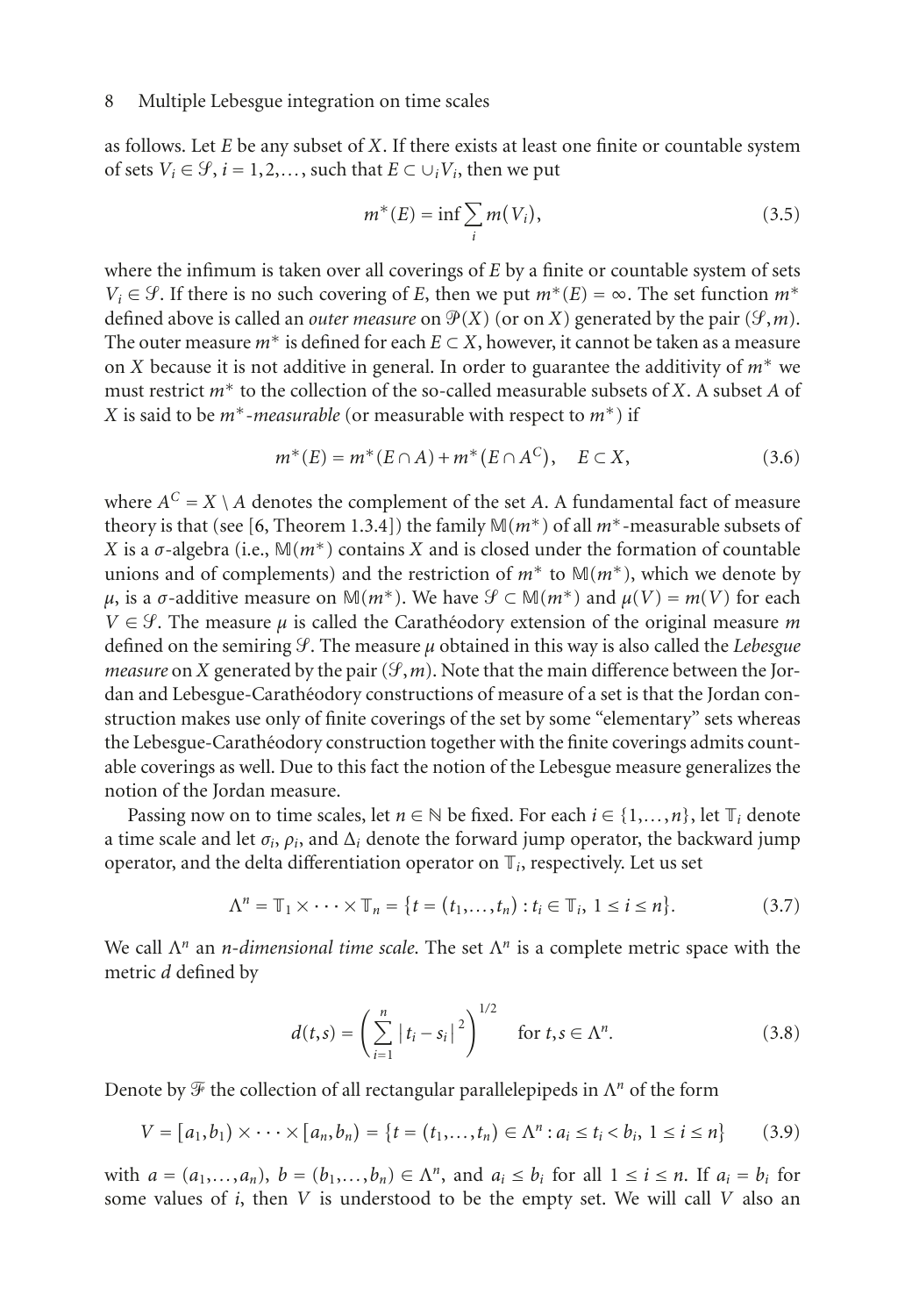(*n*-dimensional) left-closed and right-open *interval* in Λ*<sup>n</sup>* and denote it by [*a*,*b*). Let  $m : \mathcal{F} \to [0, \infty)$  be the set function that assigns to each parallelepiped  $V = [a, b)$  its volume:

$$
m(V) = \prod_{i=1}^{n} (b_i - a_i).
$$
 (3.10)

Then it is not difficult to verify that  $\mathcal F$  is a semiring of subsets of  $\Lambda^n$  and  $m$  is a  $\sigma$ -additive measure on  $\mathcal{F}$ . By  $\mu_{\Delta}$  we denote the Carathéodory extension of the measure *m* defined on the semiring  $\mathcal F$  and call  $\mu_{\Delta}$  the *Lebesgue*  $\Delta$ -measure on  $\Lambda^n$ . The  $m^*$ -measurable subsets of Λ*<sup>n</sup>* will be called Δ-*measurable sets* and *m*∗-measurable functions will be called Δ*measurable* functions.

THEOREM 3.1. Let  $\mathbb{T}_i^0 = \mathbb{T}_i \setminus \{\max \mathbb{T}_i\}$ *. For each point* 

<span id="page-8-0"></span>
$$
t = (t_1, \ldots, t_n) \in \mathbb{T}_1^0 \times \cdots \times \mathbb{T}_n^0
$$
 (3.11)

*the single-point set* {*t*} *is* <sup>Δ</sup>*-measurable, and its* <sup>Δ</sup>*-measure is given by*

$$
\mu_{\Delta}(\{t\}) = \prod_{i=1}^{n} (\sigma_i(t_i) - t_i) = \prod_{i=1}^{n} \mu_i(t_i).
$$
\n(3.12)

*Proof.* If  $t_i < \sigma_i(t_i)$  for all  $1 \le i \le n$ , then

$$
\{t\} = [t_1, \sigma_1(t_1)) \times \cdots \times [t_n, \sigma_n(t_n)) \in \mathcal{F}.
$$
 (3.13)

Therefore {*t*} is <sup>Δ</sup>-measurable and

$$
\mu_{\Delta}(\{t\}) = m([t_1, \sigma_1(t_1)) \times \cdots \times [t_n, \sigma_n(t_n))) = \prod_{i=1}^n (\sigma_i(t_i) - t_i), \qquad (3.14)
$$

which is the desired result. Further consider the case when  $t_i = \sigma_i(t_i)$  for some values of  $i \in \{1, ..., n\}$  and  $t_i < \sigma_i(t_i)$  for the other values of *i*. To illustrate the proof, suppose  $t_i = \sigma_i(t_i)$  for  $1 \le i \le n-1$  and  $t_n < \sigma_n(t_n)$ . In this case for each  $i \in \{1, ..., n-1\}$  there exists a decreasing sequence  $\{t_i^{(k)}\}_{k \in \mathbb{N}}$  of points of  $\mathbb{T}_i$  such that  $t_i^{(k)} > t_i$  and  $t_i^{(k)} \to t_i$  as  $k \to \infty$ . Consider the parallelepipeds in  $\Lambda^n$ ,

$$
V^{(k)} = [t_1, t_1^{(k)}) \times \cdots \times [t_{n-1}, t_{n-1}^{(k)}) \times [t_n, \sigma_n(t_n)) \quad \text{for } k \in \mathbb{N}.
$$
 (3.15)

Then

$$
V^{(1)} \supset V^{(2)} \supset \cdots, \qquad \{t\} = \bigcap_{k=1}^{\infty} V^{(k)}.
$$
 (3.16)

Hence {*t*} is <sup>Δ</sup>-measurable as a countable intersection of <sup>Δ</sup>-measurable sets, and by the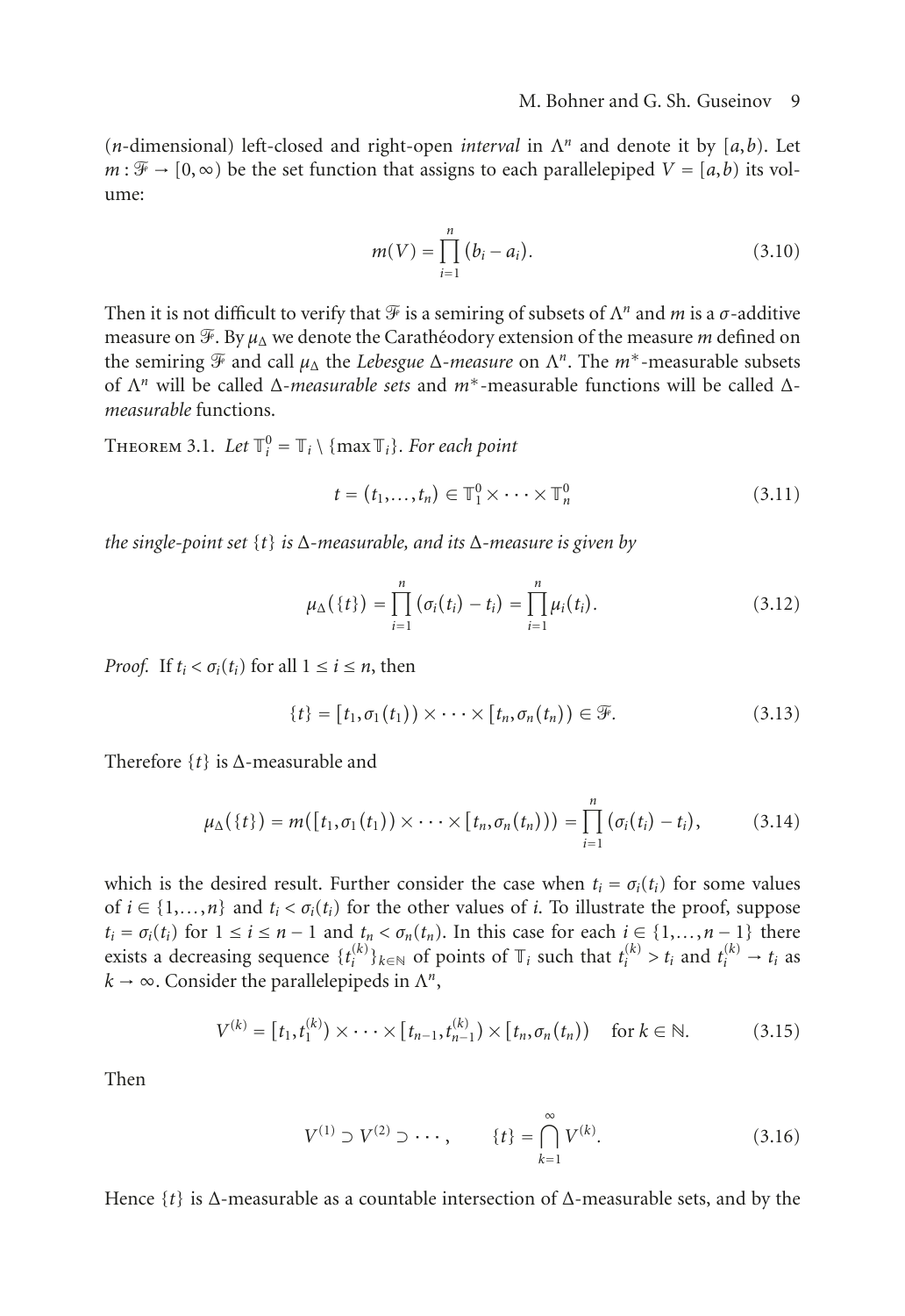continuity property of the  $\sigma$ -additive measure  $\mu_{\Lambda}$ , we have

$$
\mu_{\Delta}(\{t\}) = \lim_{k \to \infty} \mu_{\Delta}(V^{(k)}) = \lim_{k \to \infty} (t_1^{(k)} - t_1) \cdots (t_{n-1}^{(k)} - t_{n-1}) (\sigma_n(t_n) - t_n) = 0, \quad (3.17)
$$

and so  $(3.12)$  holds in this case as well.

*Example 3.2.* In the case  $\mathbb{T}_1 = \cdots = \mathbb{T}_n = \mathbb{R}$ , the measure  $\mu_\Delta$  coincides with the ordinary Lebesgue measure on  $\mathbb{R}^n$ . In the case  $\mathbb{T}_1 = \cdots = \mathbb{T}_n = \mathbb{Z}$ , for any  $E \subset \mathbb{Z}^n$ ,  $\mu_{\Delta}(E)$  coincides with the number of points of the set *E*.

*Example 3.3.* The set *E* given above in [Example 2.12](#page-5-1) is Lebesgue Δ-measurable and its (two-dimensional) Lebesgue Δ-measure is equal to zero.

Having the  $\sigma$ -additive measure  $\mu_{\Delta}$  on  $\Lambda^n$ , we possess the corresponding integration theory for functions  $f : E \subset \Lambda^n \to \mathbb{R}$ , according to the general Lebesgue integration theory (see, e.g., [\[6\]](#page-11-6)). The Lebesgue integral associated with the measure  $\mu_{\Lambda}$  on  $\Lambda^n$  is called the *Lebesgue* Δ-*integral*. For a Δ-measurable set  $E \subset \Lambda^n$  and a Δ-measurable function  $f : E →$ R, the corresponding Δ-integral of *f* over *E* will be denoted by

$$
\int_{E} f(t_1,\ldots,t_n) \Delta_1 t_1 \cdots \Delta_n t_n, \qquad \int_{E} f(t) \Delta t, \qquad \text{or} \qquad \int_{E} f d\mu_{\Delta}. \tag{3.18}
$$

So all theorems of the general Lebesgue integration theory, including the Lebesgue dominated convergence theorem, hold also for Lebesgue  $\Delta$ -integrals on  $\Lambda^n$ . Finally, we compare the Lebesgue Δ-integral with the Riemann Δ-integral.

<span id="page-9-3"></span>THEOREM 3.4. Let  $V = [a, b]$  be a rectangular parallelepiped in  $\Lambda^n$  of the form [\(3.9\)](#page-7-0) and let *f be a bounded real-valued function on V. If f is Riemann* Δ*-integrable over V, then f is Lebesgue* Δ*-integrable over V, and*

<span id="page-9-2"></span>
$$
R\int_{V} f(t)\Delta t = L\int_{V} f(t)\Delta t, \qquad (3.19)
$$

*where R and L indicate the Riemann and Lebesgue* Δ*-integrals, respectively.*

*Proof.* Suppose that *f* is Riemann  $\Delta$ -integrable over  $V = [a, b)$ . Then, by [Theorem 2.4,](#page-3-0) for each  $k \in \mathbb{N}$  we can choose  $\delta_k > 0$  (with  $\delta_k \to 0$  as  $k \to \infty$ ) and a  $\Delta$ -partition  $P^{(k)} =$  ${R_i^{(k)}\}_{i=1}^{N(k)}$  of V such that  $P^{(k)} \in \mathcal{P}_{\delta_k}(V)$  and  $U(f, P^{(k)}) - L(f, P^{(k)}) < 1/k$ . Hence

<span id="page-9-0"></span>
$$
\lim_{k \to \infty} L(f, P^{(k)}) = \lim_{k \to \infty} U(f, P^{(k)}) = R \int_{V} f(t) \Delta t.
$$
 (3.20)

By replacing the partitions  $P^{(k)}$  with finer partitions if necessary, we can assume that for each  $k \in \mathbb{N}$  the partition  $P^{(k+1)}$  is a refinement of the partition  $P^{(k)}$ . Let us set

$$
m_i^{(k)} = \inf \{ f(t) : t \in R_i^{(k)} \}, \qquad M_i^{(k)} = \sup \{ f(t) : t \in R_i^{(k)} \}
$$
(3.21)

for  $i = 1, 2, \ldots, N(k)$ , and define sequences  $\{\varphi_k\}_{k \in \mathbb{N}}$  and  $\{\varphi_k\}_{k \in \mathbb{N}}$  of functions on *V* by letting

<span id="page-9-1"></span>
$$
\varphi_k(t) \equiv m_i^{(k)}, \quad \phi_k(t) \equiv M_i^{(k)} \quad \text{for } t \in R_i^{(k)}, \ 1 \le i \le N(k).
$$
\n(3.22)

$$
\Box
$$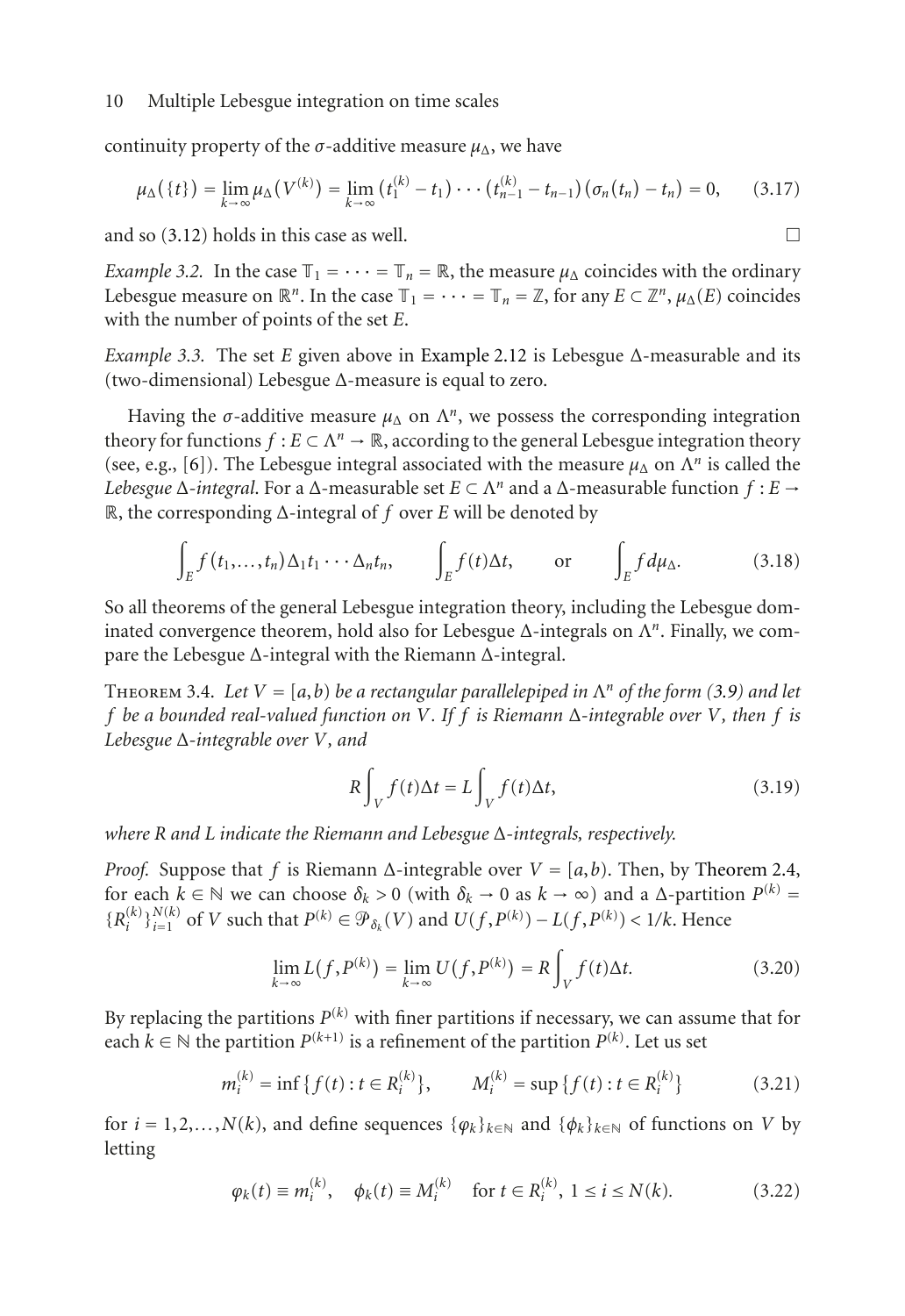Then  $\{\varphi_k\}$  is a nondecreasing and  $\{\varphi_k\}$  is a nonincreasing sequence of *simple*  $\Delta$ -measurable functions. For each  $k \in \mathbb{N}$ , we have

$$
\varphi_k \le \varphi_{k+1}, \qquad \phi_k \ge \varphi_{k+1}, \tag{3.23}
$$

<span id="page-10-2"></span><span id="page-10-1"></span><span id="page-10-0"></span>
$$
\varphi_k \le f \le \phi_k,\tag{3.24}
$$

$$
L\int_{V} \varphi_k(t)\Delta t = L(f, P^{(k)}), \qquad L\int_{V} \phi_k(t)\Delta t = U(f, P^{(k)}).
$$
 (3.25)

Since *f* is bounded, the sequences  $\{\varphi_k\}$  and  $\{\varphi_k\}$  are bounded by [\(3.21\)](#page-9-0) and [\(3.22\)](#page-9-1). Additionally taking the monotonicity [\(3.23\)](#page-10-0) into account, we conclude that the limit functions

$$
\varphi(t) = \lim_{k \to \infty} \varphi_k(t), \quad \phi(t) = \lim_{k \to \infty} \phi_k(t) \quad \text{for } t \in V
$$
\n(3.26)

exist and that

<span id="page-10-5"></span>
$$
\varphi(t) \le f(t) \le \phi(t), \quad t \in V. \tag{3.27}
$$

The functions  $\varphi$  and  $\varphi$  are  $\Delta$ -measurable as limits [\(3.26\)](#page-10-1) of the  $\Delta$ -measurable functions *ϕk* and *φk*, respectively. Lebesgue's dominated convergence theorem implies that *ϕ* and *φ* are Lebesgue Δ-integrable over *V* and

$$
\lim_{k \to \infty} L \int_{V} \varphi_{k}(t) \Delta t = L \int_{V} \varphi(t) \Delta t, \qquad \lim_{k \to \infty} L \int_{V} \varphi_{k}(t) \Delta t = L \int_{V} \varphi(t) \Delta t. \tag{3.28}
$$

Therefore passing on to the limit in [\(3.25\)](#page-10-2) as  $k \to \infty$  and taking [\(3.20\)](#page-9-2) into account, we obtain

$$
L\int_{V} \varphi(t)\Delta t = L\int_{V} \varphi(t)\Delta t = R\int_{V} f(t)\Delta t.
$$
 (3.29)

From [\(3.29\)](#page-10-3) we find

<span id="page-10-6"></span><span id="page-10-4"></span><span id="page-10-3"></span>
$$
L\int_{V} [\phi(t) - \phi(t)] \Delta t = 0.
$$
 (3.30)

Since in addition  $\phi(t) - \phi(t) \ge 0$  for all  $t \in V$ , [\(3.30\)](#page-10-4) implies

$$
\varphi(t) = \phi(t) \quad \Delta\text{-almost everywhere on } V. \tag{3.31}
$$

So [\(3.27\)](#page-10-5) and [\(3.31\)](#page-10-6) show that  $f(t) = \varphi(t)$   $\Delta$ -almost everywhere on *V*. It follows that *f* is Lebesgue  $\Delta$ -integrable together with  $\varphi$  and that the Lebesgue  $\Delta$ -integrals of f and  $\varphi$  over *V* coincide. Now from [\(3.29\)](#page-10-3) we get that the Lebesgue  $\Delta$ -integral of *f* over *V* coincides with the Riemann  $\Delta$ -integral of *f* over *V*.

*Remark 3.5.* Let *E* be a bounded Jordan  $\Delta$ -measurable set in  $\mathbb{T}_1^0 \times \cdots \times \mathbb{T}_n^0$  and  $f : E \to \mathbb{R}$ a bounded function. Using [Definition 2.6](#page-3-1) and [Theorem 3.4](#page-9-3) we get that if *f* is Riemann Δintegrable over  $E$ , then  $f$  is Lebesgue  $\Delta$ -integrable over  $E$ , and the values of the integrals coincide.